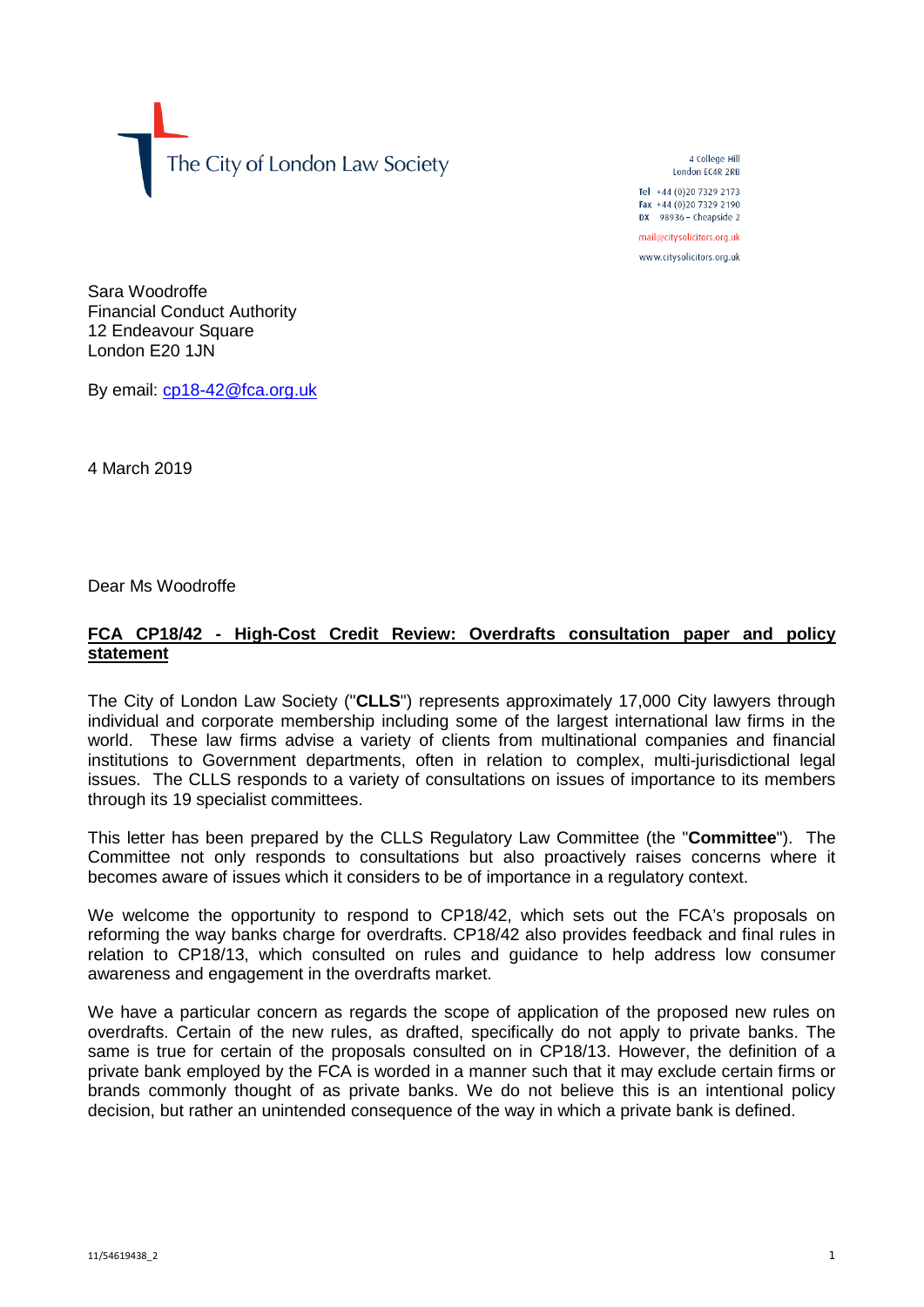The FCA uses the following definition of a private bank:

*"A private bank is a bank or building society or an operationally distinct brand of such a firm over half of whose personal current account customers are eligible individuals within the meaning of article 9 of the Financial Services and Markets Act 2000 (Ring-fenced Bodies and Core Activities) Order 2014 (SI 2014/1960) or meet the condition in paragraph (3) of that article (see BCOBS 7.1.5G(2))."*

Therefore, over half of a bank's (or brand's) personal current account customers must meet the definition of "eligible individuals" in order for the firm or brand to be classed as a private bank for this purpose, and consequently excluded from the new rules.

The definition of "eligible individuals" broadly equates to individuals who have held assets to the value of not less than £250,000 over the previous twelve months. Assets in this context means assets calculated in accordance with Article 10 of the Financial Services and Markets Act 2000 (Ring-fenced Bodies and Core Activities) Order 2014. The types of asset taken into account under Article 10 are (i) cash; and (ii) transferable securities, as defined in Article 4(1)(44) of the MiFID II Directive (Directive 2014/65/EU).

The MiFID definition of "transferable securities" is as follows:

"*transferable securities" means those classes of securities which are negotiable on the capital market, with the exception of instruments of payment, such as—*

*a) shares in companies and other securities equivalent to shares in companies, partnerships or other entities, and depositary receipts in respect of shares;*

*b) bonds or other forms of securitised debt, including depositary receipts in respect of such securities;*

*c) any other securities giving the right to acquire or sell any such securities or giving rise to a cash settlement determined by reference to such securities, currencies, interest rates or yields, commodities or other indices or measures;*

Therefore, where a private bank customer with assets of £250,000 holds his or her assets in cash and financial instruments, he or she will only qualify as an eligible individual if the non-cash assets are invested in transferable securities, not other types of financial instrument.

Our concern arises as we understand that many private bank customers typically will hold a significant proportion of their assets in collective investment schemes. While some assets will be held in listed investment trusts and exchange traded funds, which may qualify as transferable securities, most will be held in UCITS, AIFs and other funds, which are classed as units in collective investment undertakings under MiFID (and not transferable securities).

This has the result that many private bank clients with assets over £250,000 would not qualify as "eligible individuals". As such, some private banks will not meet the FCA's definition of a private bank and will not be exempt from the new rules on overdrafts. While we appreciate that the FCA will not want the definition of a private bank to be unduly broad, we cannot see that it was the policy intention to create such a narrow and restrictive category of banks that may benefit from the exemption.

We think this is also a matter of wider regulatory importance, since this definition of a private bank is already used in BCOBS and may be deployed in other contexts in future. We note that the terminology relating to an "operationally distinct brand" would need to be considered in any future deployment as this is only likely to be appropriate where the rules relate to client-by-client protections, as opposed to bank-wide organisational requirements.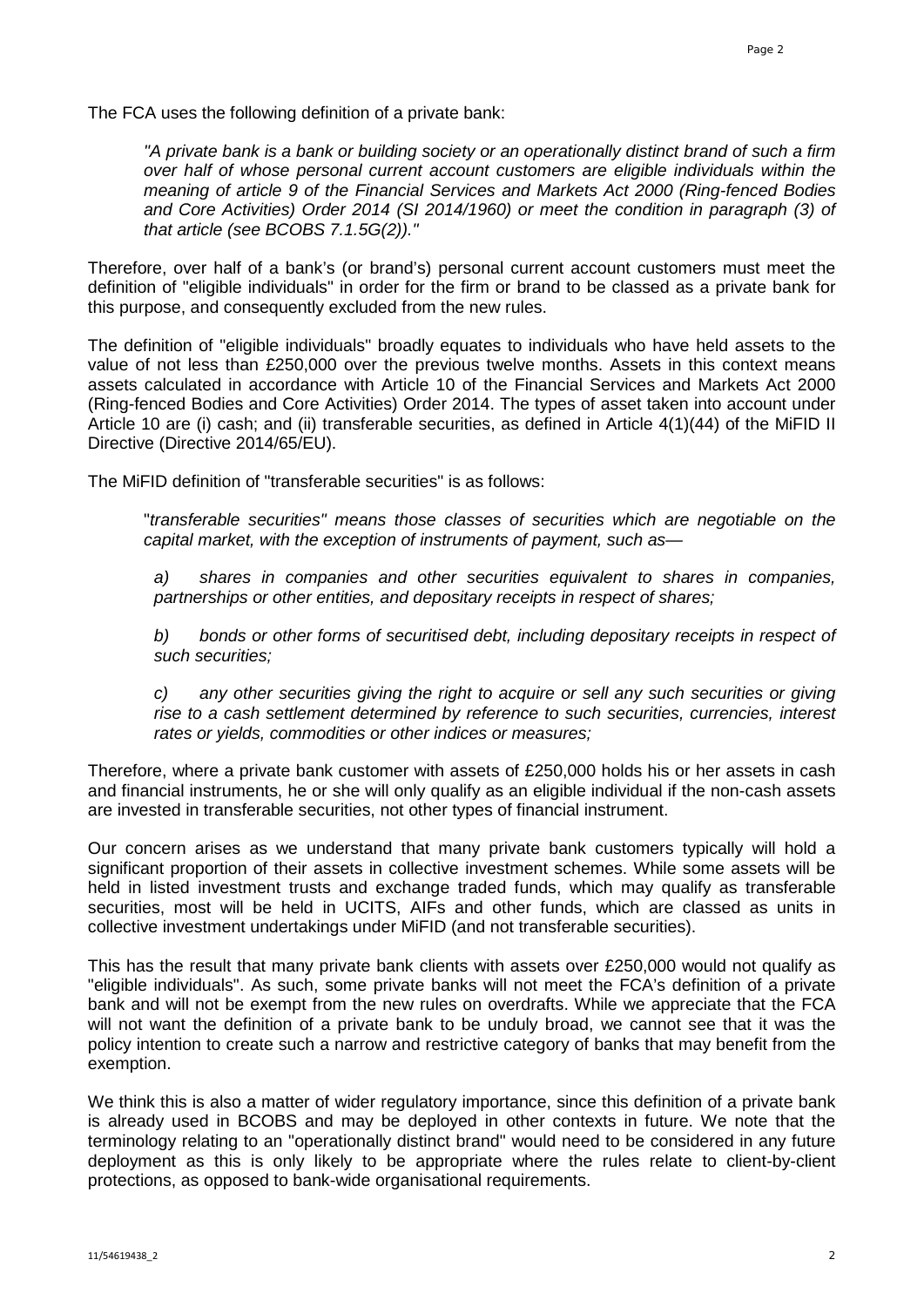If you would find it helpful to discuss any of these comments then we would be happy to do so. Please contact Mark Kalderon by email at [mark.kalderon@freshfields.com](mailto:mark.kalderon@freshfields.com) in the first instance.

Yours sincerely

Kampfal,

**Karen Anderson** *Chair, CLLS Regulatory Law Committee*

© CITY OF LONDON LAW SOCIETY 2019 All rights reserved. This paper has been prepared as part of a consultation process. Its contents should not be taken as legal advice in relation to a particular situation or transaction.